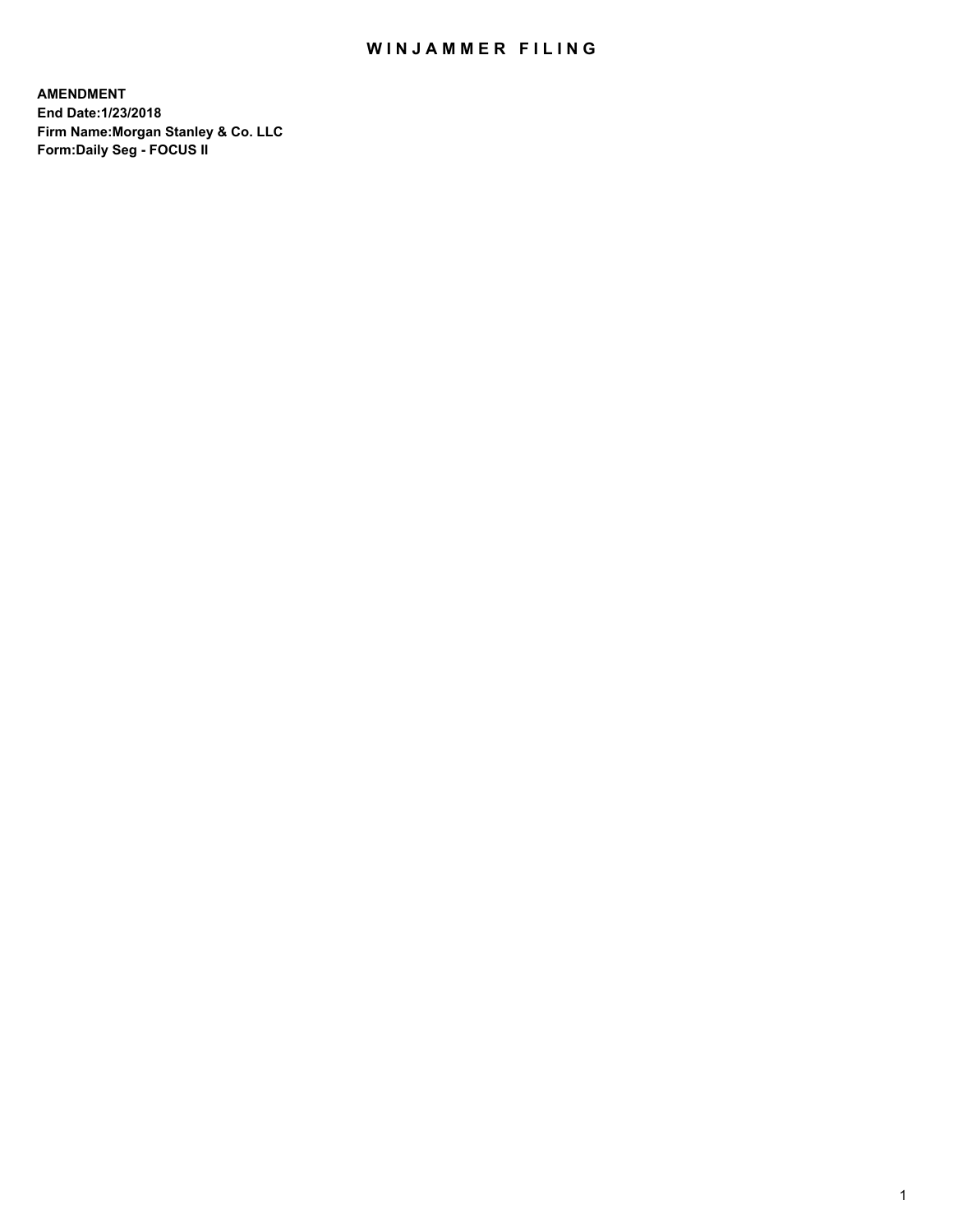### **AMENDMENT End Date:1/23/2018 Firm Name:Morgan Stanley & Co. LLC Form:Daily Seg - FOCUS II Daily Segregation - Cover Page**

| Name of Company                                                                   | Morgan Stanley & Co. LLC     |
|-----------------------------------------------------------------------------------|------------------------------|
| <b>Contact Name</b>                                                               | Ikram Shah                   |
| <b>Contact Phone Number</b>                                                       | 212-276-0963                 |
| <b>Contact Email Address</b>                                                      | Ikram.shah@morganstanley.com |
| FCM's Customer Segregated Funds Residual Interest Target (choose one):            |                              |
| a. Minimum dollar amount: ; or                                                    | 285,000,000                  |
| b. Minimum percentage of customer segregated funds required:%; or                 |                              |
| c. Dollar amount range between: and; or                                           | 00                           |
| d. Percentage range of customer segregated funds required between:% and%.         | 0 <sub>0</sub>               |
| FCM's Customer Secured Amount Funds Residual Interest Target (choose one):        |                              |
| a. Minimum dollar amount: ; or                                                    | 140,000,000                  |
| b. Minimum percentage of customer secured funds required:%; or                    | 0                            |
| c. Dollar amount range between: and; or                                           | <u>00</u>                    |
| d. Percentage range of customer secured funds required between:% and%.            | <u>00</u>                    |
|                                                                                   |                              |
| FCM's Cleared Swaps Customer Collateral Residual Interest Target (choose one):    |                              |
| a. Minimum dollar amount: ; or                                                    | 92,000,000                   |
| b. Minimum percentage of cleared swaps customer collateral required:% ; or        |                              |
| c. Dollar amount range between: and; or                                           | <u>0 0</u>                   |
| d. Percentage range of cleared swaps customer collateral required between:% and%. | <u>00</u>                    |

Attach supporting documents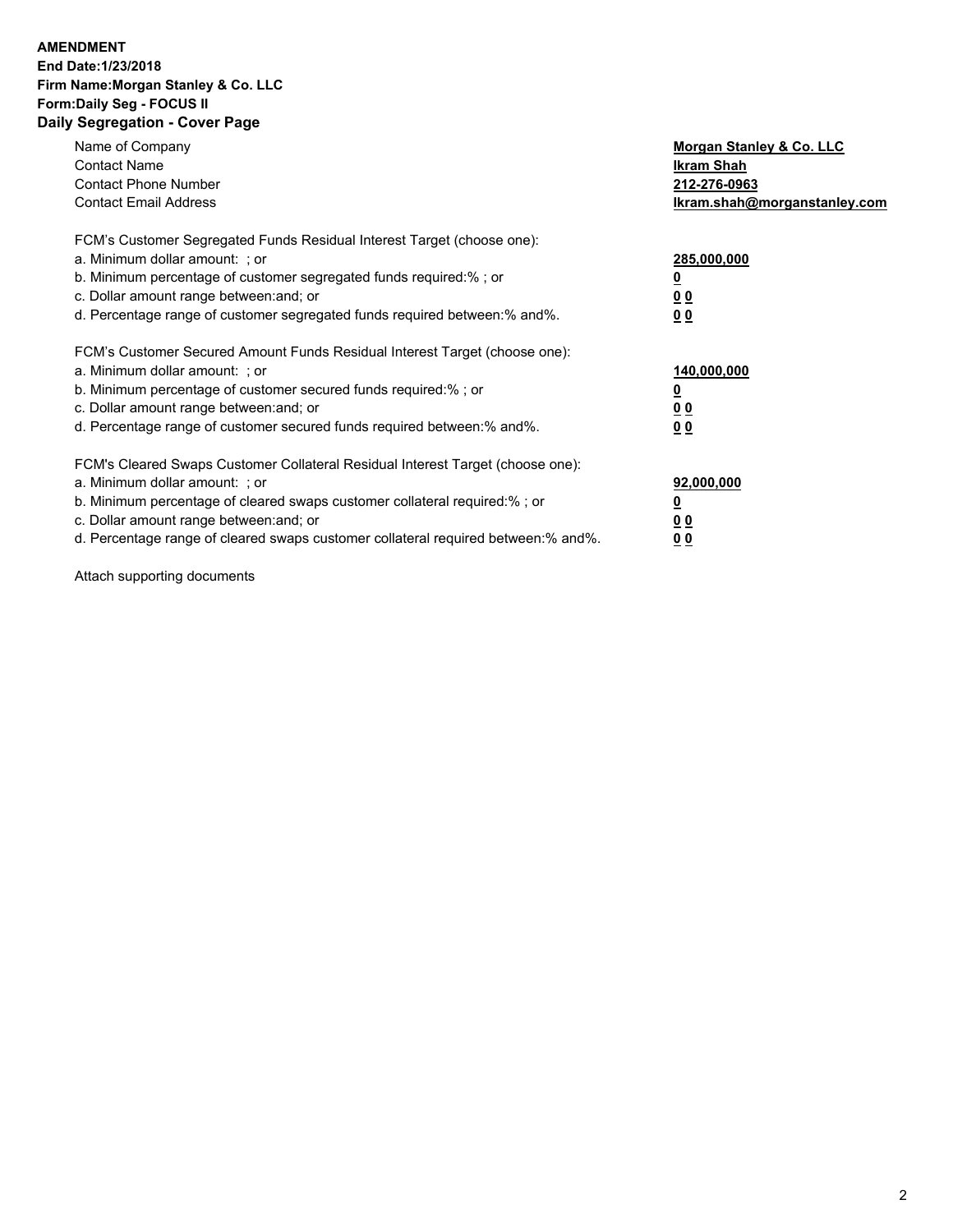# **AMENDMENT End Date:1/23/2018 Firm Name:Morgan Stanley & Co. LLC Form:Daily Seg - FOCUS II**

#### **Daily Segregation - Secured Amounts**

Foreign Futures and Foreign Options Secured Amounts Amount required to be set aside pursuant to law, rule or regulation of a foreign government or a rule of a self-regulatory organization authorized thereunder **0** [7305] 1. Net ledger balance - Foreign Futures and Foreign Option Trading - All Customers A. Cash **2,827,301,183** [7315] B. Securities (at market) **1,802,147,813** [7317] 2. Net unrealized profit (loss) in open futures contracts traded on a foreign board of trade **1,050,659,758** [7325] 3. Exchange traded options a. Market value of open option contracts purchased on a foreign board of trade **12,408,467** [7335] b. Market value of open contracts granted (sold) on a foreign board of trade **-21,268,170** [7337] 4. Net equity (deficit) (add lines 1. 2. and 3.) **5,671,249,051** [7345] 5. Account liquidating to a deficit and account with a debit balances - gross amount **6,887,521** [7351] Less: amount offset by customer owned securities **-6,706,987** [7352] **180,534** [7354] 6. Amount required to be set aside as the secured amount - Net Liquidating Equity Method (add lines 4 and 5) **5,671,429,585** [7355] 7. Greater of amount required to be set aside pursuant to foreign jurisdiction (above) or line 6. **5,671,429,585** [7360] FUNDS DEPOSITED IN SEPARATE REGULATION 30.7 ACCOUNTS 1. Cash in banks A. Banks located in the United States **225,989,821** [7500] B. Other banks qualified under Regulation 30.7 **821,773,736** [7520] **1,047,763,557** [7530] 2. Securities A. In safekeeping with banks located in the United States **500,828,567** [7540] B. In safekeeping with other banks qualified under Regulation 30.7 **0** [7560] **500,828,567** [7570] 3. Equities with registered futures commission merchants A. Cash **8,664,438** [7580] B. Securities **0** [7590] C. Unrealized gain (loss) on open futures contracts **12,267** [7600] D. Value of long option contracts **0** [7610] E. Value of short option contracts **0** [7615] **8,676,705** [7620] 4. Amounts held by clearing organizations of foreign boards of trade A. Cash **0** [7640] B. Securities **0** [7650] C. Amount due to (from) clearing organization - daily variation **0** [7660] D. Value of long option contracts **0** [7670] E. Value of short option contracts **0** [7675] **0** [7680] 5. Amounts held by members of foreign boards of trade A. Cash **1,963,218,388** [7700] B. Securities **1,301,319,246** [7710] C. Unrealized gain (loss) on open futures contracts **1,050,647,491** [7720] D. Value of long option contracts **12,408,467** [7730] E. Value of short option contracts **-21,268,170** [7735] **4,306,325,422** [7740] 6. Amounts with other depositories designated by a foreign board of trade **0** [7760] 7. Segregated funds on hand **0** [7765] 8. Total funds in separate section 30.7 accounts **5,863,594,251** [7770] 9. Excess (deficiency) Set Aside for Secured Amount (subtract line 7 Secured Statement Page 1 from Line 8) **192,164,666** [7380]

- 10. Management Target Amount for Excess funds in separate section 30.7 accounts **140,000,000** [7780]
- 11. Excess (deficiency) funds in separate 30.7 accounts over (under) Management Target **52,164,666** [7785]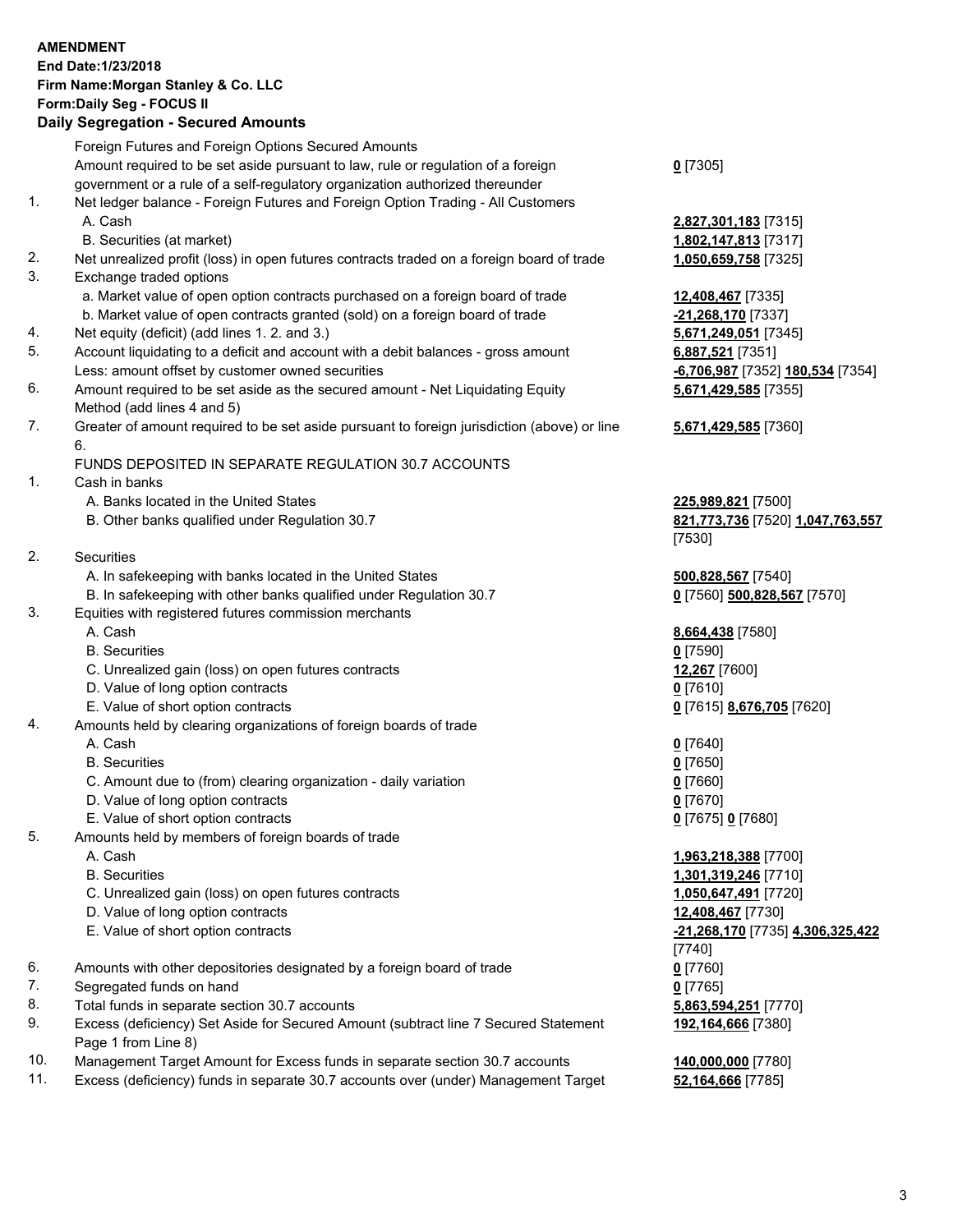# **AMENDMENT End Date:1/23/2018 Firm Name:Morgan Stanley & Co. LLC Form:Daily Seg - FOCUS II**

## **Daily Segregation - Segregation Statement**

SEGREGATION REQUIREMENTS(Section 4d(2) of the CEAct) 1. Net ledger balance A. Cash **7,883,917,087** [7010] B. Securities (at market) **5,048,060,009** [7020]

- 2. Net unrealized profit (loss) in open futures contracts traded on a contract market **2,326,076,727** [7030]
- 3. Exchange traded options

A. Add market value of open option contracts purchased on a contract market **376,141,073** [7032]

- B. Deduct market value of open option contracts granted (sold) on a contract market **-567,837,929** [7033]
- 4. Net equity (deficit) (add lines 1, 2 and 3) **15,066,356,967** [7040]
- 5. Accounts liquidating to a deficit and accounts with debit balances - gross amount **333,987,395** [7045] Less: amount offset by customer securities **-249,693,967** [7047] **84,293,428**
- 6. Amount required to be segregated (add lines 4 and 5) **15,150,650,395** [7060] FUNDS IN SEGREGATED ACCOUNTS
- 7. Deposited in segregated funds bank accounts A. Cash **4,929,086,830** [7070]
	- B. Securities representing investments of customers' funds (at market) **0** [7080]

C. Securities held for particular customers or option customers in lieu of cash (at market)

- 8. Margins on deposit with derivatives clearing organizations of contract markets A. Cash **5,656,440,891** [7100]
	- B. Securities representing investments of customers' funds (at market) **0** [7110]

C. Securities held for particular customers or option customers in lieu of cash (at market)

- 9. Net settlement from (to) derivatives clearing organizations of contract markets **39,957,354** [7130]
- 10. Exchange traded options
	- A. Value of open long option contracts **376,141,073** [7132]
	- B. Value of open short option contracts **-567,837,929** [7133]
- 11. Net equities with other FCMs
	- A. Net liquidating equity **4,232,119** [7140]
	- B. Securities representing investments of customers' funds (at market) **0** [7160]

C. Securities held for particular customers or option customers in lieu of cash (at market)

- 12. Segregated funds on hand **0** [7150]
- 13. Total amount in segregation (add lines 7 through 12) **15,486,080,347** [7180]
- 14. Excess (deficiency) funds in segregation (subtract line 6 from line 13) **335,429,952** [7190]
- 15. Management Target Amount for Excess funds in segregation **285,000,000** [7194]
- 16. Excess (deficiency) funds in segregation over (under) Management Target Amount Excess

[7050]

**1,156,309,622** [7090]

**3,891,750,387** [7120]

**0** [7170]

**50,429,952** [7198]